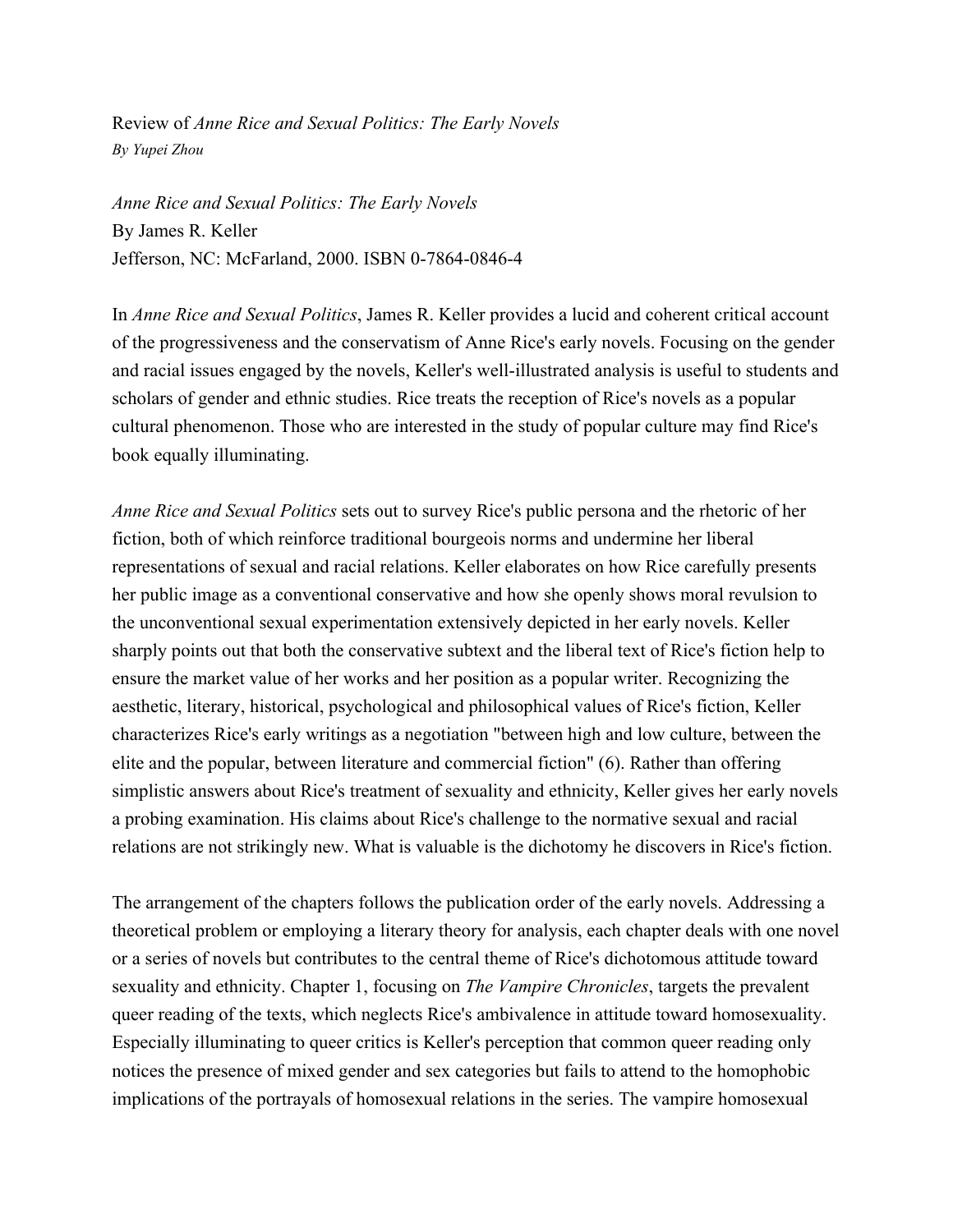relations in the novels founded upon resentment and hostility rather than sentiment and commitment perpetuate the stereotypes of homosexuality. Keller directs the reader's attention to the aristocratic lifestyles of the vampire family, the textual parallel between AIDS and vampirism, and Rice's depiction of homosexuality as infantile and ruined heterosexuality. His analysis of Rice's stereotypical attitude toward homosexuality efficiently illustrates the compromise between her intentions of social condemnation and marketing.

Constructed upon the theory that whiteness and racial differences are social construct, Chapter 2 explores the portrayal of people of "color" in *The Feast of All Saints*. Rice's ambivalence lies in her acquiescence of middle class values and of the traditional racial and gender classifications and in her mixture of racial categories in the novel. Chapter 3 ingeniously applies Lacan's postulation of the mirror stage of human development to the reading of *Cry to Heaven*. Keller's analysis of Rice's revolutionary depiction of the eunuch family undermined by the conventional conclusion of the traditional family well supports his opinion that Rice ultimately empowers the phallus that determines identity and initiates signification.

Chapter 4 locates *The Erotic Adventures of Sleeping Beauty* in the controversy over the necessity of protecting children's sexual innocence. Sexual knowledge plays an important role in the lives of Rice's adolescent characters. Rice defies conventional morality by confirming Beauty's sexual torture that only results in wisdom and confidence. But Keller also perceives conservatism in Rice's conclusion where Beauty ends up in a conventional marriage. Rice, according to Keller, assumes that sexual knowledge is for orthodox objectives. In Chapter 5, Keller applies Bakhtin's theory about the disruptive nature of the carnival to his reading of *Exit to Eden*. Again, Keller examines how the parody of social power structure, sexual hierarchy and religious institutionalization in the novel is impaired by the conservative conclusions of the novel.

Chapter 6 reads Belinda as "an overt attack upon the principle of the kiddie porn panic of the 1970s" (138). However, Rice treats her adolescent character's homosexual experience as an experiment of immaturity and foregrounds the sexual attraction of mature individuals toward adolescents. Chapter 7 examines the trilogy of *The Lives of the Mayfair Witches*. Whereas the novels chronicle the collapse of gender distinction, they also salvage, according to Keller, the male character's sexual virility toward the end of the novel and ultimately affirm sexism.

Although Keller's chapters involve different theories and social contexts, they are coherent and well organized. His argument is well made, solidly grounded in the texts. Keller balances the progressiveness of Rice's novels against their conservativeness. His observations well illustrate